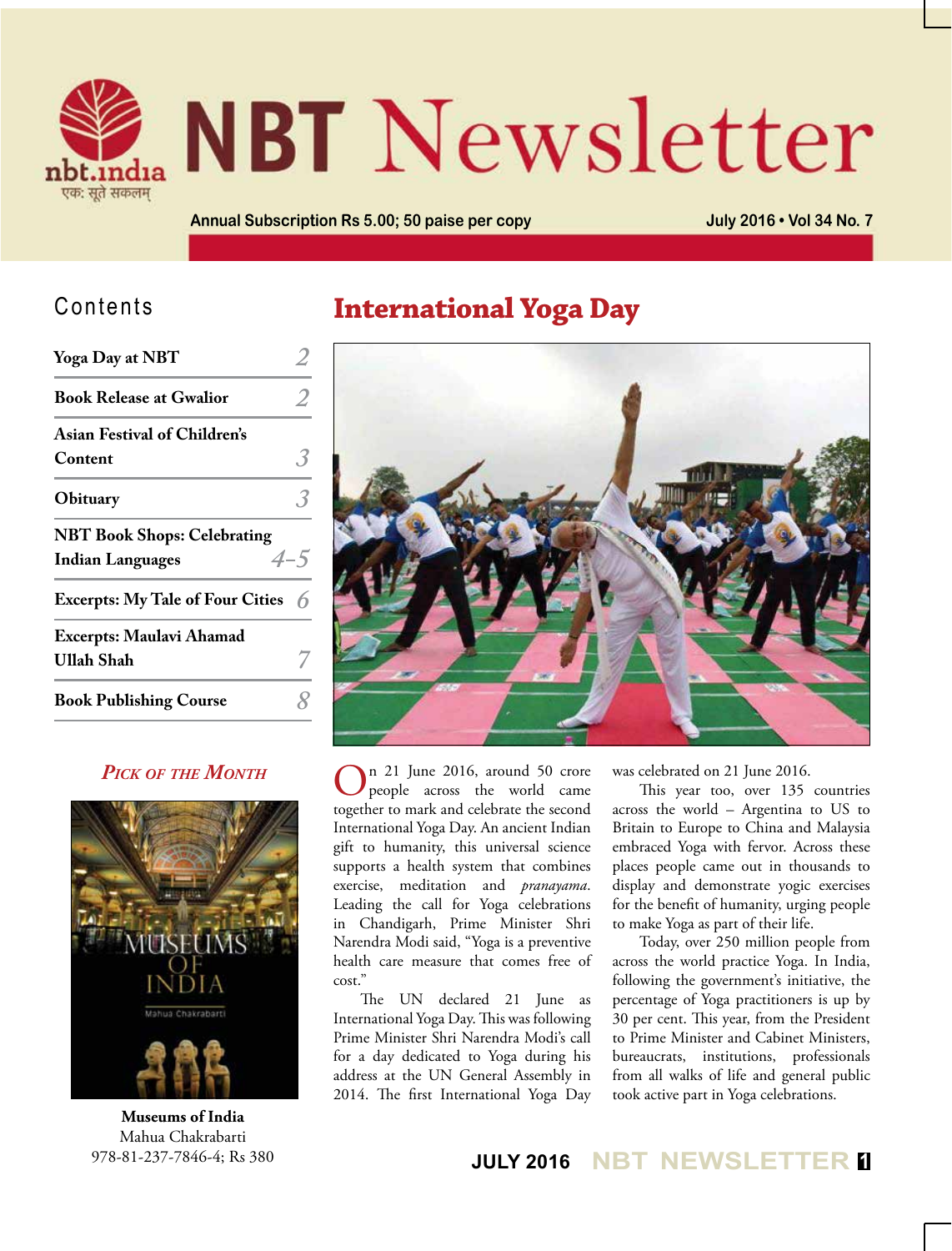#### **Yoga Day at NBT**

On the occasion of 2nd International Yoga Day, National Book Trust, India organized a workshop on Yoga for its employees at the NBT premises.

The session was conducted by Shri Rahul from Morarji Desai National Institute of Yoga, New Delhi.

While inaugurating the workshop, Dr. Rita Chowdhury, Director, NBT said that we all are under a lot of stress which is an outcome of our day to day activities and lifestyle. Because of stress, our body has also becomes toxic. To lead a healthy life, we need to detoxify our body as well as mind and soul, and yoga is the best medium for the same.



Defining *asana*, Shri Rahul said that *asana* is a posture in which one can

breathe effortlessly and keep his mind in a peaceful state. During the session, Shri Rahul introduced various *asanas* (postures) including *Vrajasana, Tadasana, Savasana, Bhujangasana* among others. He informed that these *asanas* can be practiced regularly as they are helpful for the people suffering from stress-related diseases like diabetes, high blood pressure, cervical, etc.

An International Seminar on Yoga was also organized by NBT at Sagar, Madhya Pradesh from 20<sup>th</sup> to 21<sup>st</sup> June 2016. The seminar was oragnised in collaboration with Department of Yogic Studies, Dr Harisingh Gour University, Sagar.



#### **Book Release at Gwalior**

CIndia had never been completely under<br>foreign rule, it has always fought foreign rule, it has always fought against it," said Shri Baldeo Bhai Sharma, Chairman, NBT at a book release function held at Galav auditorium, Jiwaji University on 19th June 2016. On this occasion, two NBT books in Hindi, titled 1857 Ka Lok Sangram aur Rani Laxmibai, authored by Shri Pramod Bhargav and Prathana, authored by Dr Somdutt Gautam were released.

Shri Baldeo Bhai Sharma added that it is important to conserve history. It is not merely a collection of figures or a document but a source of inspiration for the nation. Shri Sharma also informed about the publishing programme of the Trust. He also said that books are usually expensive and inaccessible, which makes it difficult for the readers to develop reading habit.

While releasing the books, Dr Anand Mishra, noted historian and Registrar of Jiwaji University wondered why the British questioned the legitimate connection of Indian history with its faith. He added that it is a matter of concern that some anti-nation people were given high regard.

He also talked of the significance of prayer in life.

Talking about the freedom struggle of 1857, Shri Pramod Bhargav said that it was not solely a rebellion of soldiers or of rulers. It was a revolt by farmers and labourers as well. He added that Gopalpur Fort at Shivpuri was of paramount importance in the life of Rani Laxmibai but the historians have overlooked its importance. He said that the history of Indian freedom



struggle needs to be rewritten with a new perspective.

Dr Somdutt Gautam said that without humility one cannot obtain knowledge. Humility comes from prayer.

Shri Ramprakash Anuragi, noted lyricist; Dr Sandhya Bhargav, Head of History Department; and Shri Dev Shreemali, well-known journalist also spoke on the occasion.

Shri Pankaj Chaturvedi, Hindi Editor, coordinated the programme.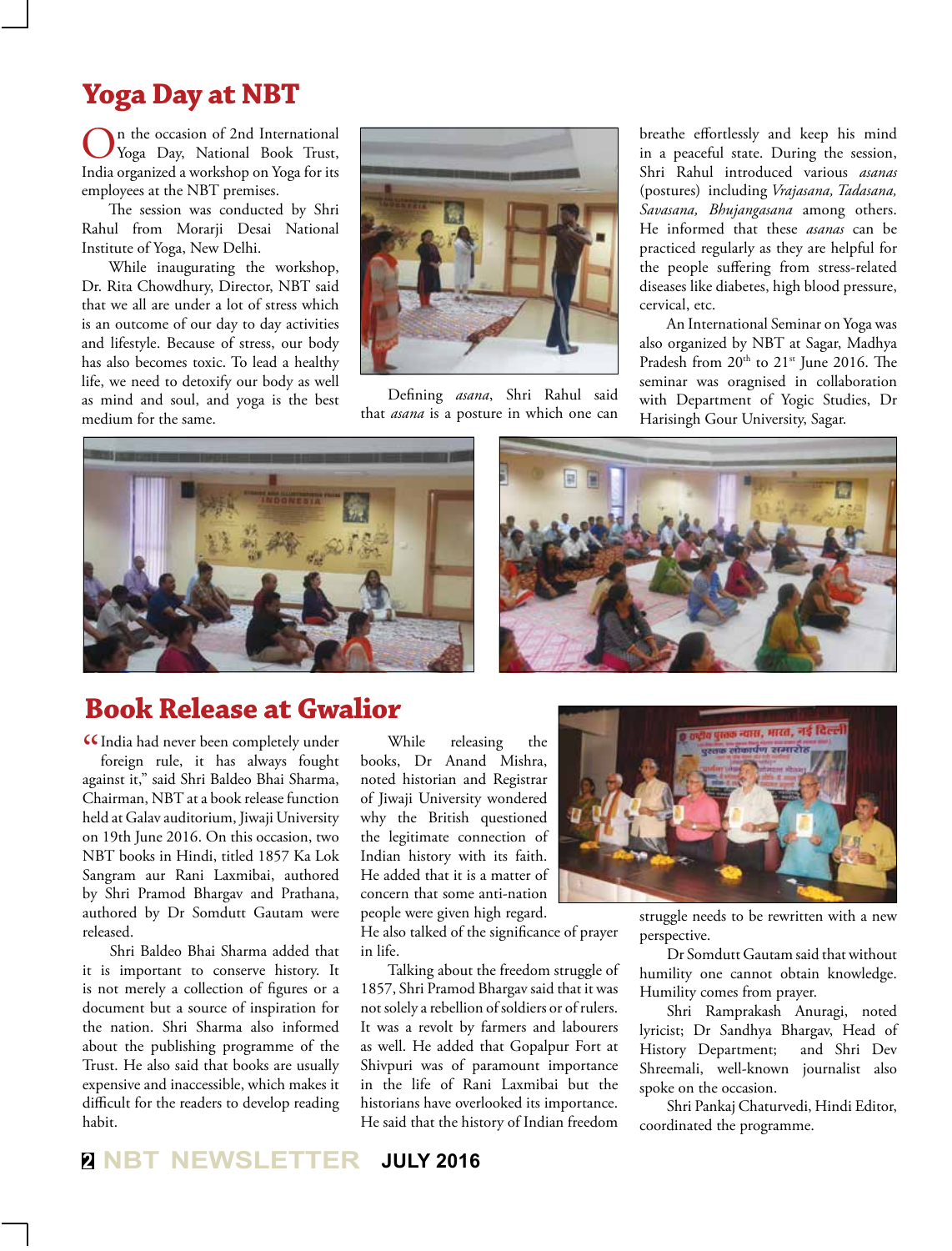# **Asian Festival of Children's Content**

Asian Festival of Children's<br>
Content was organized at the National Library Building, Singapore from 25 to 29 May 2016. The festival aims to celebrate children's books and content focused on Asian themes.

Japan was the Country of Focus at the AFCC. Singapore and Japan celebrated the 50th anniversary of diplomatic relations between them. A delegation of 17 authors, translators, illustrators and

other industry experts from Japan gave an insight into the history of Japanese children's literature, and the latest trends and developments in the publication of children's books. A special exhibition entitled 'The History of Japanese Picture Books: From E-ingakyo to The Family of Fourteen' (in cooperation with the Chihiro Art Museum in Japan) displayed beautiful examples of Japanese pictorial storytelling from early Heian period (8th century) to modern day picture books.

A special stall was dedicated to India in which more than 150 books in English and Hindi published by various publishers

#### **Obituary**

Shri Inder Malhotra, well-known journalist, political commentator and author, passed away on 11th June 2016. He was 86.



Shri Malhotra was born on 1st February 1930 in Chandigarh. After completing his graduation from the Punjab University, Shri Malhotra began his career as a journalist at the United Press of India news agency. He held important editorial positions at the leading dailies





across the country were displayed. A large number of booklovers visited the stall and showed keen interest in the children's literature of India.

During the five-day festival several programmes were organized especially for

including *The Times of India* and *The Statesman*. He also wrote for *The Guardian* and *The Indian Express*.

In 2013, he was awarded prestigious Ramnath Goenka Lifetime Achievement award. He was a Nehru Fellow (1986-87) and a Woodrow Wilson Fellow (1992-93). He authored several books including *Indira Gandhi: A Personal and Political Biography*  (1989), published by the National Book Trust, India.

Shri Jagdish Joshi, noted illustrator and author passed away on 27 May 2016.

Born in 1937, Shri Jagdish Joshi studied fine arts at the Indian College of Arts and Draftsmanship, Dum Dum, Kolkata and later worked for the *Hindustan Times* and Children's Book Trust. In 1998, he was nominated for the prestigious Hans Christian Andersen Award, also known as the 'Nobel Prize for children's literature.' It

children including sing-along session with Japanese stars, workshop on illustrations and story wall activity etc. The works of local and regional artists were displayed at the Book Illustrators Gallery. Featuring 130 beautiful children's book illustrations, the exhibition was held at the Central Public Library from 14 May to 3 June 2016.

At AFCC, Indian author Aditi Krishnakumar's manuscript 'Codex: The Lost Treasure of the Indus' won the Scholastic Asian Book Award (SABA)

2016. Exhibitors from countries including

Japan, Australia, China, Malaysia, Philippines, and Indonesia among others participated in AFCC. Several new children's titles were launched at this year's AFCC. These include *Monster Day on Tabletop Hill*, written by Japanese author Akiko Sueyoshi, translated by Cathy Hirano, and illustrated by David Liew; *Benji, Yumi, Origami!* by Emily Lim-Leh among others.

Shri Dwijendra Kumar, English Editor, represented NBT at the Festival.



is an international award given biennially by the International Board on Books for Young People (IBBY) in recognition of the 'lasting contribution to children's literature.'

Shri Joshi illustrated and authored a number of books for children and young adults. Some of the books he illustrated for NBT, India include, *How Munia Found Gold*, *One Day*, *Search*, *The Puzzle*, *A Journey*, *Fu-Ku*, among others.

#### **JULY 2016 NBT NEWSLETTER <sup>3</sup>**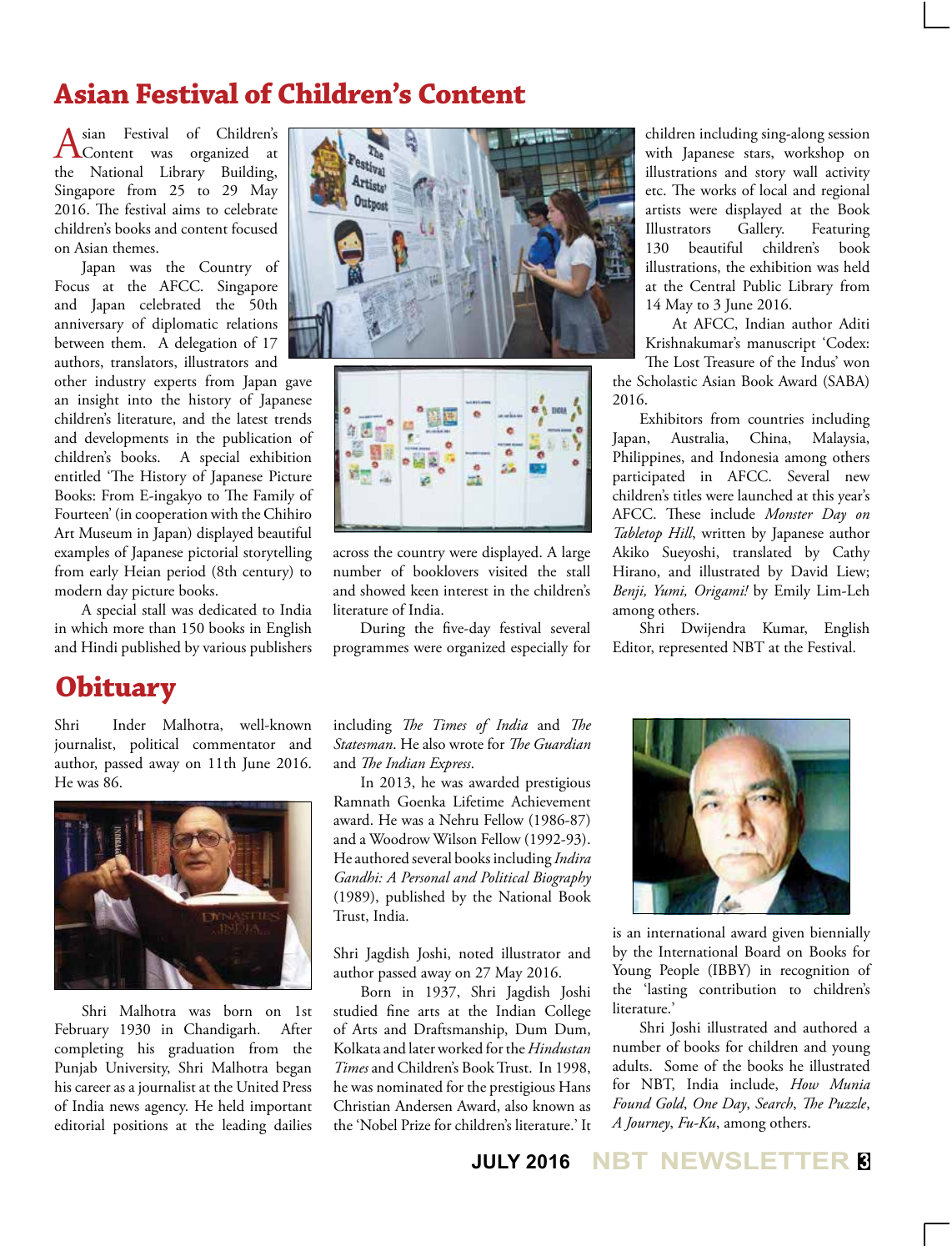## **NBT Book Shops: Celebrating Indian Languages**

Over four decades old, NBT Book Shop is one of the largest multilingual book shops in the country. Located at NBT's Headquarters in Vasant Kunj, the book shop is visited by school children, university students, teachers and librarians as well as by general readers in large numbers.

In this two-storey building, the ground floor is dedicated to the books in English and Hindi, while at first floor there is a collection of the books in other Indian languages like Asamiya, Bangla, Gujarati, Marathi, Malayalam, Punjabi, Telugu, Tamil, Kannada, Odia and Urdu.

Translation is one of the prominent areas of NBT's publishing profile. A wide range of books on a variety of topics translated into various Indian languages cater to diverse readers from



For the convenience of the visitors, the books have been kept in different sections according to the series under which they are published including,

Folklore, General, India Land and People, Indian Literature, National Biography, Nehru Bal Pustakalaya, Popular Science, Popular Social Science, Young India Library and World Literature series.

From time to time, the book shop offers special discounts on the purchase of NBT books.

To provide information to the visitors about the books published by NBT, the catalogues of books in different Indian languages are kept at the book shop. The publicity material about NBT including *NBT Newsletter*, *Readers' Club Bulletin*  (bilingual magazine for children), *NBT at a Glance* etc. are also kept

for the information of visitors.

For the booklovers, NBT has a special scheme of NBT Book Club. The members of this Club can avail a special





children to neo-literates. The visitors at book shop are delighted to see the diversity of Indian languages that too at one place.



Autobiography, Aadan Pradan, Afro-Asian Books, Books for Neo-literates, Creative Learning Series, Continuing Education,





discount on purchase of NBT books and also a discount on postal charges on the

**<sup>4</sup> NBT NEWSLETTER JULY 2016**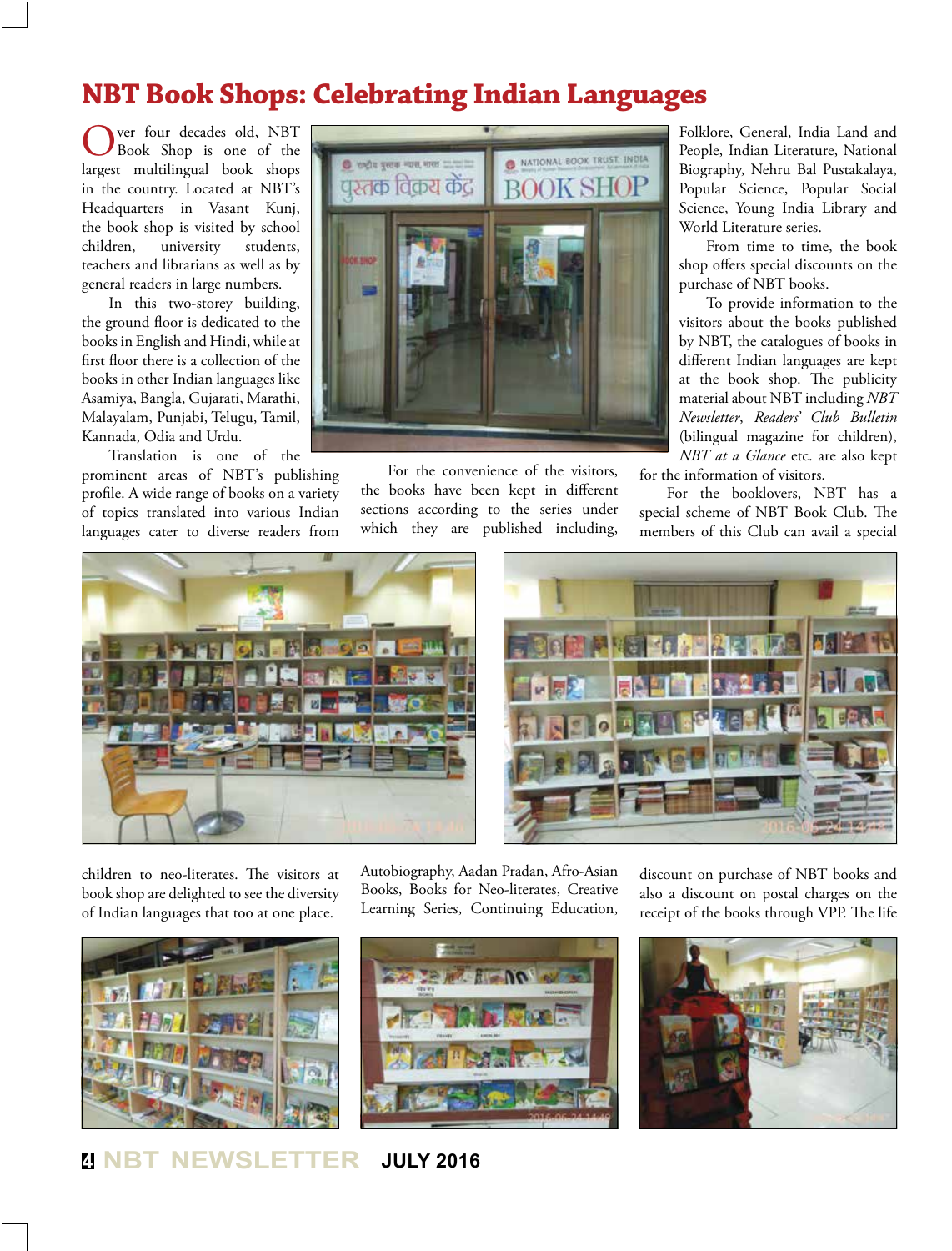membership fee for the Club is only Rs 100/- for individuals and Rs 500/- for institutions.

The NBT books can also be purchased online. Readers interested in buying books online can visit www.nbtindia.gov.in.

NBT has entered into an MoU with Delhi Metro Rail Corporation to open book shops at select metro stations in Delhi. Two such NBT book shops have become operational at Kashmere Gate metro station and

Vishwavidyalaya metro station and attract a large number of commuters who travel by Metro daily.



Mizo, among others. Through this multilingual publishing, NBT has been bringing diverse contents to readers in book shops at book promotion centres are playing a major role in promoting books in Indian languages as they not only sell books in the language of the state at which these book shops are located but in other Indian languages also.

NBT also has an innovative scheme namely, *Pustak Parikramas*  or sale of books through mobile vans. These specially designed mobile vans travel across the country to make books accessible

to the public at large in remote, rural and difficult areas. These mobile vans have become an integral part of India's reading



 NBT has its regional offices in Bengaluru, Kolkata and Mumbai. The regional offices also have book shops. These regional offices have been working extensively towards the mandate of NBT to promote books and the habit of reading. NBT publishes books not only in Hindi, English and major Indian languages but minor languages as well including Bhili, Bhatri, Halbi, Gondi, Himachali, Maithili, Santhali, Ao Naga, Garo, Khasi, Kokborok, Lepcha, Limboo, Mising, various languages. The books in a way help to bridge cultures and share the knowledge of different regions of the country.

 Besides, NBT has book promotion centres at Agartala, Guwahati, Chennai, Hyderabad, Patna, Kochi and Cuttack. The centres have designated areas for organizing literary events, programmes for children and book release functions. They also house the NBT book shop, complemented by a mobile van to cover the rural areas in the states. The culture as they offer a unique service by making books both accessible and affordable to readers.

The sale of books through various modes has helped NBT in its endeavour to promote books and bringing all Indian languages closer to the booklovers. Searching quality books in their own mother tongue was a difficult task for the booklovers. Now they can read books in the language of their choice and that too at affordable prices.



**JULY 2016 NBT NEWSLETTER <sup>5</sup>**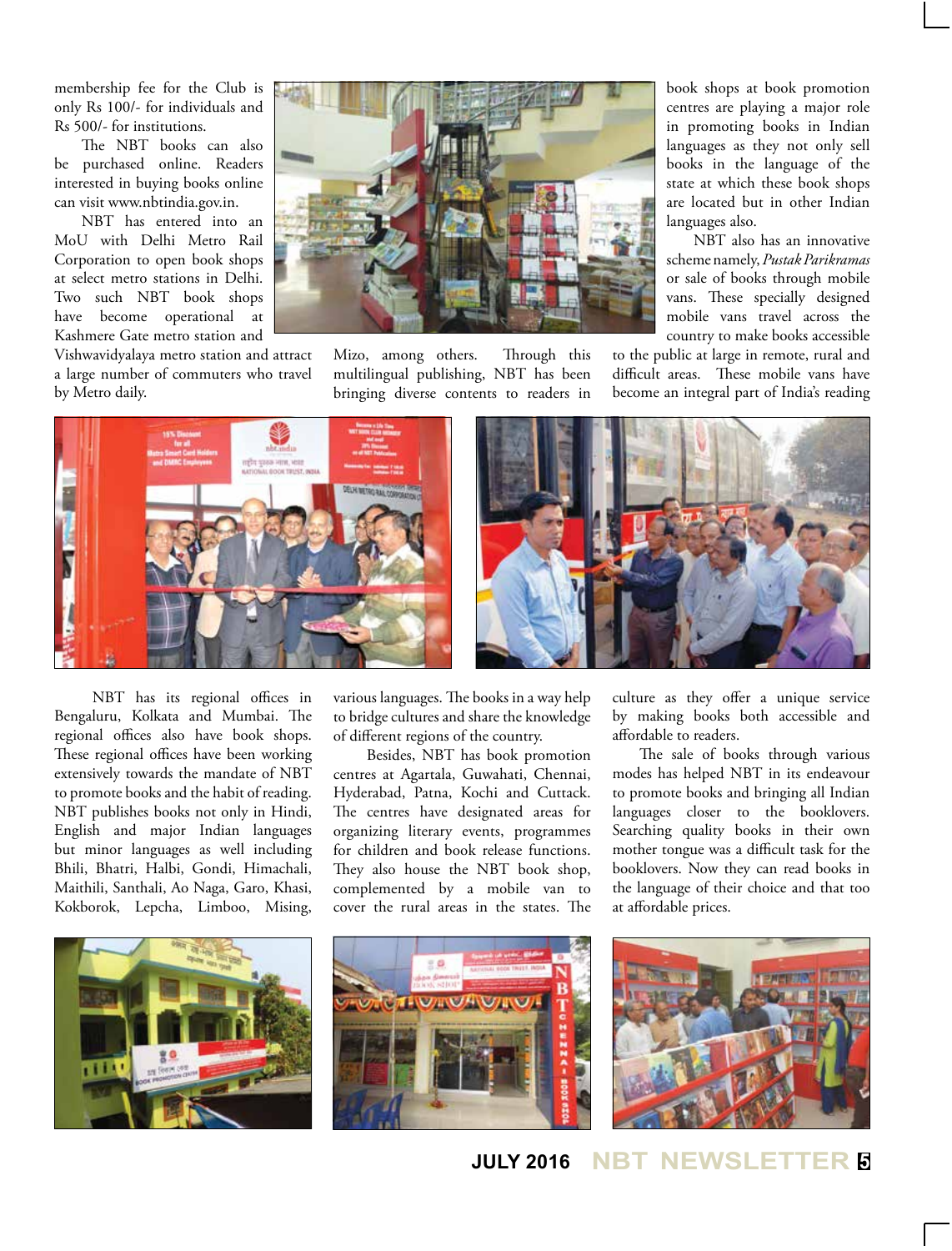#### **Excerpts: My Tale of Four Cities**

NBT India has published the title *My Tale of Four Cities: An Autobiography* by Jayant V. Narlikar. Herein we reproduce excerpts from the chapter 'Summer Vacations in Kolhapur'. - *Editor* 

The summer months of May and<br>June being very hot in Banaras, our school as well as the B.H.U. would be effectively closed during this period. It was possible, therefore, for all of us in the family to be on a long vacation outside Banaras. Although we could have visited hill stations or other sight-seeing spots in the country, my parents preferred to visit their home town, Kolhapur. Since 1932, my father had moved to Banaras and so he was anxious to keep his contacts in Kolhapur active. My mother had been in Banaras since 1937 and she too had strong attraction towards her family in Kolhapur. For us kids, the adoring aunts and uncles and a host of cousins to play with, made it fun to be in Kolhapur, especially away from the scorching heat of Banaras. ...

Typically we would start in late April or early May and travel to Bombay by the Bombay Mail. We would break journey at Bombay, as my father had many friends there. Then we would proceed by train (the Deccan Queen or the Poona Mail) to Pune, where too there might be a halt. The last lap of the journey would be on the overnight Pune-Kolhapur Mail, reaching Kolhapur by mid-morning. While Tai, I and Anant would stay in the Huzurbazarwada at the foot of Bhende Galli, Tatyasaheb would stay in the ancestral Narlikar Bhavan on Mahadwar Road. Some eight weeks later, we would start our return journey to Banaras reversing the sequence of trains mentioned above. ...

Since we were going to be away for two months, it was necessary to make some arrangement for locking up the house and ensuring that it was periodically inspected. ... The second major activity prior to departure was, of course, packing all the stuff that we needed for the trip. In these days of 'travel light', it is difficult to visualize the extent of our luggage. I recall counting all items on one such trip and reaching the number 17! Typically there

would be four trunks, four suitcases, four hold-alls (these were foldable mattresses that also stored other items), two large earthenware water containers, and an assortment of smaller 'hand luggage'. ...

There was of course no question of the passengers carrying their own luggage. One needed 4-5 porters or coolies, and to keep track of them rushing ahead with our bags on the crowded platform must have been an ordeal. I do not recall, however, there being any panic at any time. We mostly travelled by the second class, whose get up in the 1940s was better than today's first class carriages. Nor was it necessary to have prior reservation. When the train arrived, we simply looked for a reasonably empty carriage. Those days, there was no corridor connecting compartments; each compartment, with its attached toilet stood isolated on its own. It was generally possible to find one, or, at worst, we would have fellow-travellers bound for Allahabad.

As the journey would take us through the sweltering heat of U.P. and C.P. (Central Provinces, now Madhya Pradesh), we ordered a slab of ice to be placed in the compartment. This would be an enormous piece weighing twenty kilos or so. It would gradually melt, but in the process produce a cooling effect. The water so formed from melting would evaporate soon too. All the 17-odd pieces miraculously found place in the compartment, the hold-alls duly opened out on the upper and lower berths, the trunks and suitcases shoved under the seat, and so on. It was desirable to have the toilet cleaned too, as we boarded. This service as well as carriage cleaning service would be readily available at a trivial cost. Tatyasaheb would then get down and look for some reading matter at the A.H. Wheeler book stall, or get into conversation with some friend or acquaintance whom he would chance upon to meet on the platform, while Anant and I would peep out of the window anxious if he would return before the train started. But, of course, for one who was so particular about time, the chance of that happening was negligible. He would be back well in time, much to our relief. Finally, when the train did move, we would experience the

thrill of starting epic journey.

During the four hour run to Allahabad, we would start our picnic in the train. Usually we would eat puribhaji and some sweets, out of disposable earthenware plates and drink water out of similar beakers (called 'koolhars'). Allahabad had a special attraction for us because of the bridges over the Ganges and Yamuna that the train went on. Also, at Allahabad, the engine was detached and reattached to the opposite end. It took me some time to figure out why this reversal of direction did not bring us back the way we came!

By now it would be very hot. To avoid dust, we would have put up the glass shutters when leaving Moghalsarai. Now it would be necessary to put up the wood shutters too. Thanks to the ice block, the temperature in the compartment would be tolerable, although, the block would clearly not last very much longer. We would now stretch ourselves on the beddings in the hold-alls and catch a long siesta.

At Jabalpur station in the late afternoon we would have tea with some snacks. Soft soda drinks like orangeade, ginger beer, etc. were very much welcome, especially as they were from bottles stored in ice. Dinner would be available around 8-9 p.m., depending on how big the station was. Then we would stretch out again in our hold-alls. The next morning would find us in Maharashtra. Those days the engines were mostly powered by steam and smoke would be plentiful. So it was wise to keep the windows shut. However, at Igatpuri, the electrical locomotives would take over, and the route would also become more scenic. The ghat section with tunnels and bridges was a great source of thrill to us both. After having our breakfast delivered at Nasik, we would settle down for sightseeing.

**My Tale of Four Cities** Jayant V. Narlikar

978-81-237-7845-7 Rs 595

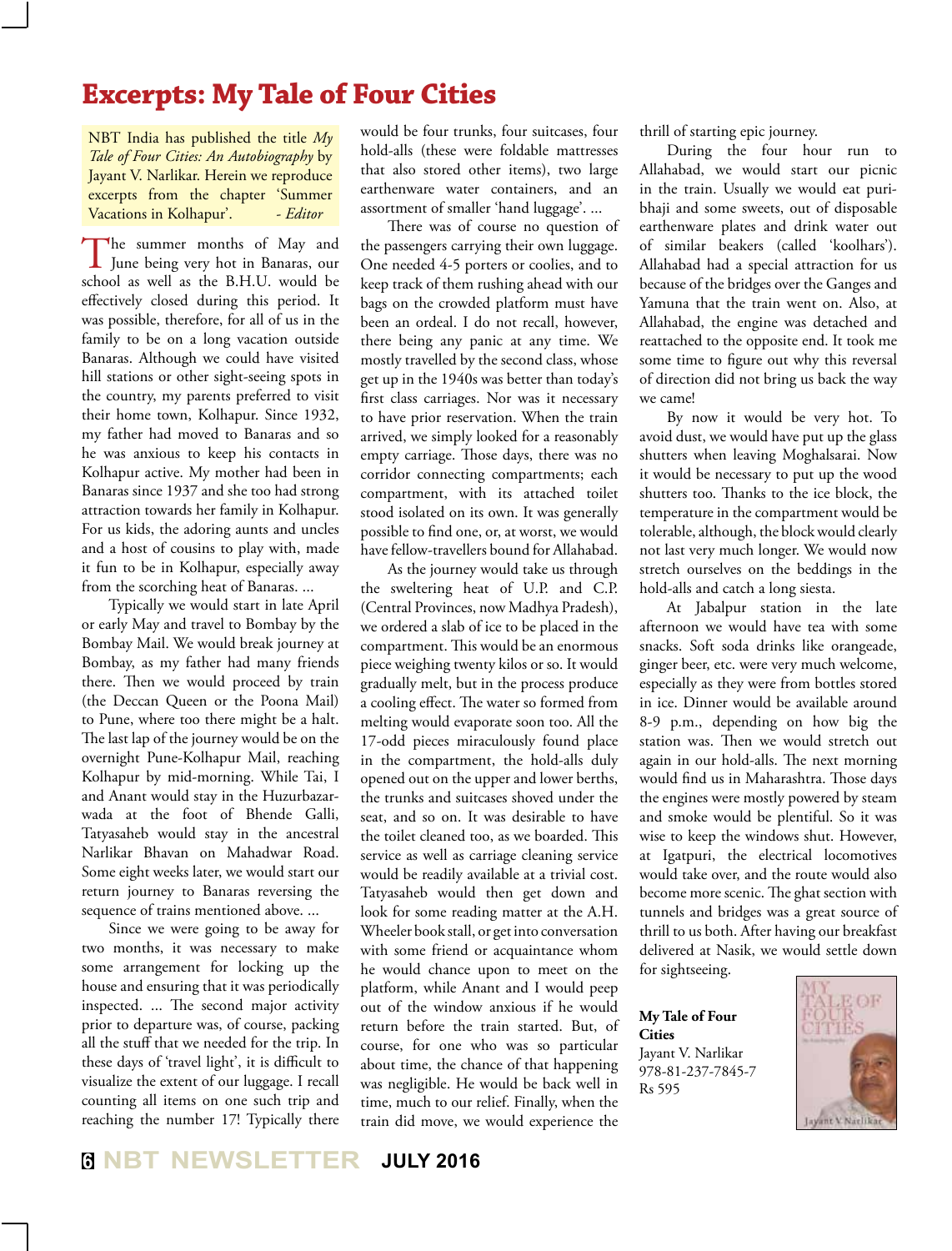## **Excerpts: Maulavi Ahamad Ullah Shah**

NBT India has published the title *Maulavi Ahamad Ullah Shah and the Great Revolt of 1857* by Rashmi Kumari (Tr.: Manjari Srivastava). Herein we reproduce excerpts from the chapter 'An Introduction'. - *Editor*

**Maulvi** Ullah Shah was a Sunni<br>
Muslim and belonged to an affluent family. He had a good command over the alien English language. Sayyad Jahir Jafry, on the basis of the biography of Maulavi "Tawareekh–e–Ahmadi" written by Fateh Mohammad Taiyab, says that Sayyad Ahmad Ali alias Jiauddin who is also known as Dilawar Jung was the son of the Nawab of Chinnapattam (Madras) Mohammad Ali Khan. He was born in the second decade of the 19th century. He had acquired education like a prince.

After getting his traditional Islamic education, Maulavi had got training in warfare. The writer of this Mathnavi, Mohammad Taiyyab was a Talluqedar of Lucknow. He became a disciple of Maulavi in 1856. During their stint in Lucknow, British officers have mentioned in their speeches the personal qualities and organizational capabilities of Maulavi in their own words and with respect. Apart from this, the communication sent every day at that time by the Britishers on the activities in 1857–1858 are a proof of Maulvi's courage and valour.

He had gone to Hyderabad as a guest of Nizam for some marriage proposal, but due to some delay in that purpose he had to stay back in the city for some time. His writer tells us that the Raja had invited Maulavi for a secret proposal of suppressing some revolting kings. This campaign elucidates his knowledge of warfare.

His emphatic success had raised the number of his enemies. So it was no surprise that the jealous courtesans had made plans to attack him but fortunately he escaped from that place unhurt. The British officers of Hyderabad had formally requested Maulavi's father to send Maulavi to visit England. He went to England where he had an opportunity to meet the king and his feudal–lords. He learnt to use some weapons from their soldiers. Besides visiting England, Soviet Union, Iran, Iraq, Arab countries and Mecca–Madina, he also got an opportunit y to perform Haj.

On the way back to India, he stayed in Mecca and Madina and then by crossing Iraq, he reached Iran where the king wanted to induct Maulavi in his service. But he refused his offer and proceeded towards India. On his return to India, he got influenced by mysticism and after much deliberation became a disciple of a Sufi Saint Sayyad Furkan Ali Shah of "Kadiri Branch" of Sambhar, Rajasthan. On the direction of this Pir, he went to Gwalior. His Pir had renamed him AHMAD ULLAH SHAH, by which he became famous later on.

After completing his education, Maulavi became a fakir (mendicant monk). He never settled in a family–life and remained a warrior. Unlike other leaders of the Revolt, he was uniquely distinct because he did not have any personal grudges against the Britons, nor did he have any dispute over estate or wealth. He was a rebel in true sense. He was a rebel leader of his own kind and with his own courage and valour. Maulavi's persona had a natural charm and people were attracted towards him spontaneously. It is said his speeches spewed fire.

In Gwalior, he came in contact with another Pir of "KADIRI LINE", Mehrab Shah. He became his follower and stayed with him for four–and–a–half years. The teachings of this new Pir made him a "Jihadi". Inspired by it he came to Agra. While going to Agra, Mehrab Shah gave Maulavi a new name – "Wajiullah" but this name could not bring him that recognition. He became a disciple of Gaush Shah, a famous fakir of Agra, and after taking lessons of patriotism from him, he became a true patriot. While giving proof of his programmes in Agra, some contemporary writers have said that Ahmad Ullah Shah used to reach Agra with a huge gathering of his followers. He had taken on rent a large house on the door of which a Nakkara was kept and it was beaten up five times a day. His name and fame brought more and more disciples

to his fold. He also used to arrange for gathering of co–travellers.

Generally it was believed that no fire could burn Maulavi's hate pangs, nor could any sword hurt him. According to the audience of his meetings, he used to hold his breath for a long time. At this occasion, he had told the writer of Qawarikhe-Mastan that there would be a great revolt six months from hence. …

Among the rebel leaders of 1857, Maulavi was in regular touch with Rana Venimadhav Buksh through mail. They had written many letters to each other concerning the preparation of the Revolt.

It is inferred from these letters that the war of 1857 against the British was well– planned and the rebels had tremendously prepared for its success. By touring the whole country Maulavi had infused enthusiasm in every village so much so that people in leaps and bounds agreed to rise– up in arms against the foreigners. We have certain proofs that before the eruption of Revolt, bread and lotus were distributed in army-camps and 'distribution of bread was a brainchild of Maulavi Ahmad Ullah Shah'. According to G.B. Mallison – "It is beyond doubt that behind the conspiracy of 1857 Revolt Maulavi's brain and effor ts were significant. Distribution of bread during the campaigns was actually his brainchild."

The year 1857 started with the distribution of bread throughout the country, and this distribution of bread hardly gave anyone a chance for any suspicion. ... Immediately after this, the 'incident of cartridges' took place in Barracpore which gave an indication to everyone as if some kind of Revolt is about to erupt. In reality, popular hearsay campaigns had almost announced the probable date of this revolt in the entire North India.

**Maulavi Ahamad Ullah Shah and the Great Revolt of 1857** Rashmi Kumari Tr.: Manjari Srivastava 978-81-237-7848-8 Rs 120